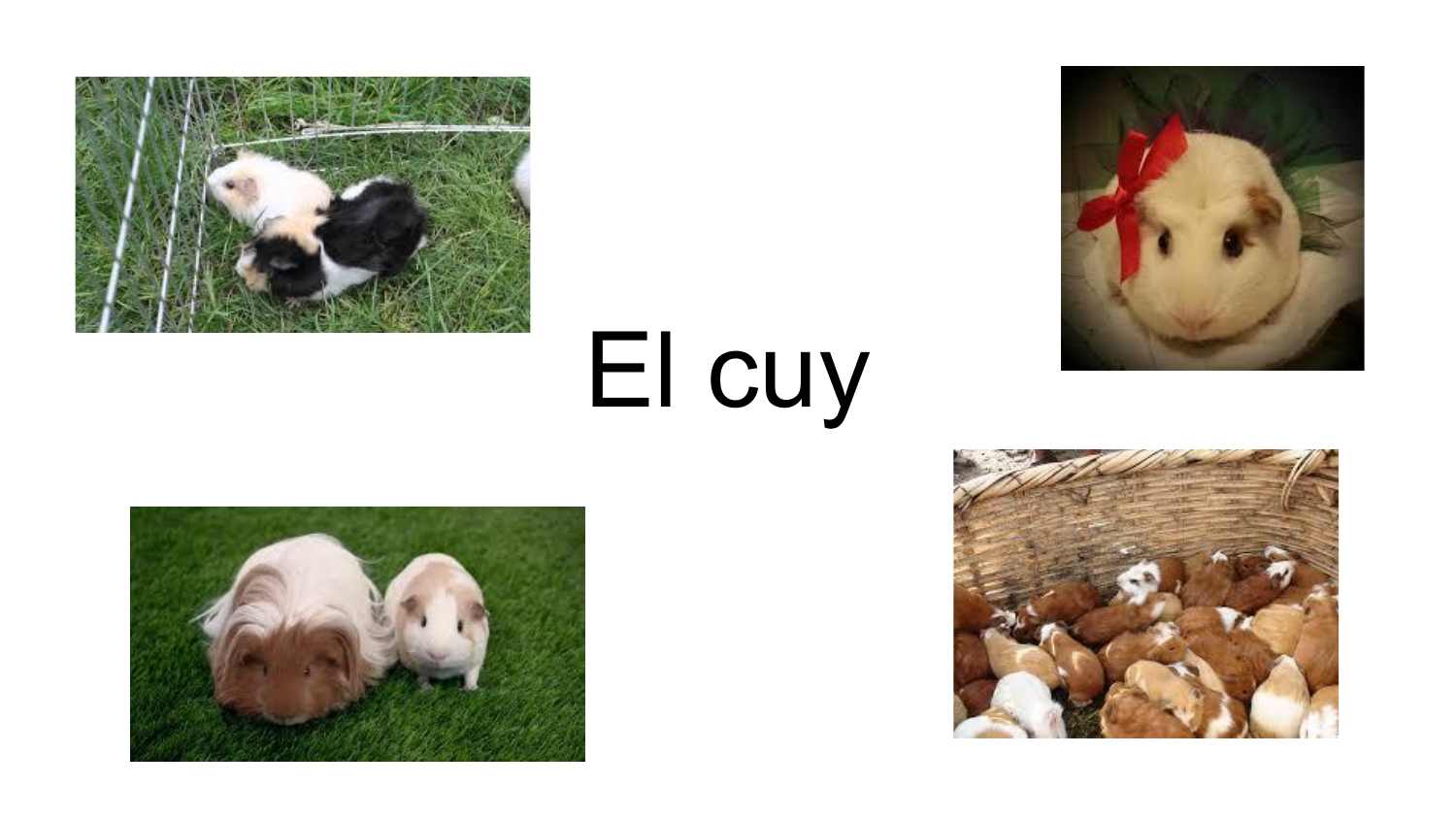#### Cuy in the Andes cultures











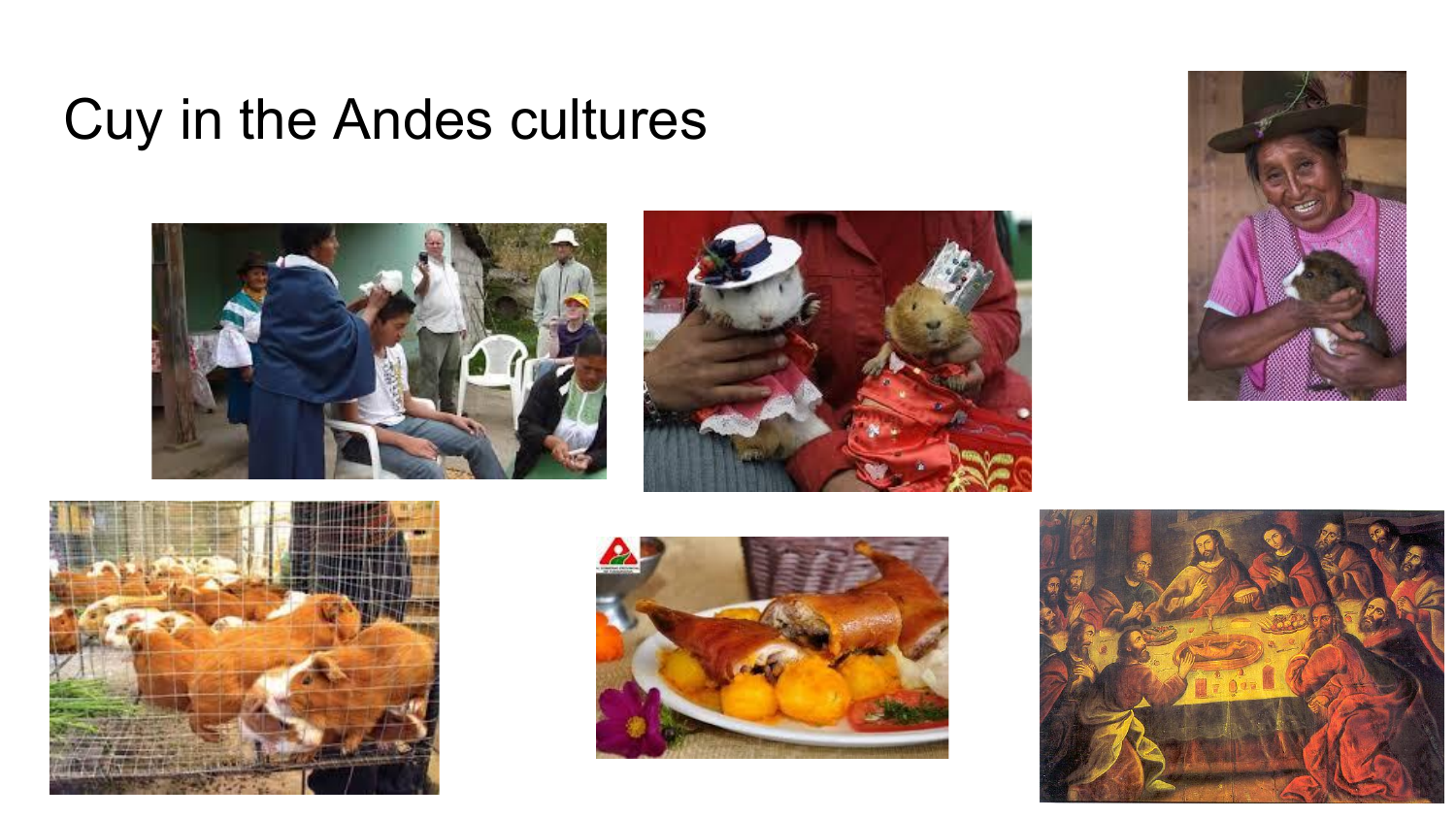# How much do you know about cuys?

- 1. Cuys are originally from…
	- a. Equatorial Guinea b) The Andes region c) Guyana

- 2. Cuys lifespan is between...
	- a.  $7$  to 9 years b) 9 to 12 years c) 12 to 15 years **a. 7 to 9 years**
- 3. Cuys are herbivores, they love…
	- a. Alfalfa and bugs b) fruits and grass c) Bugs and hay

**b) fruits and grass**

**b) The Andes region**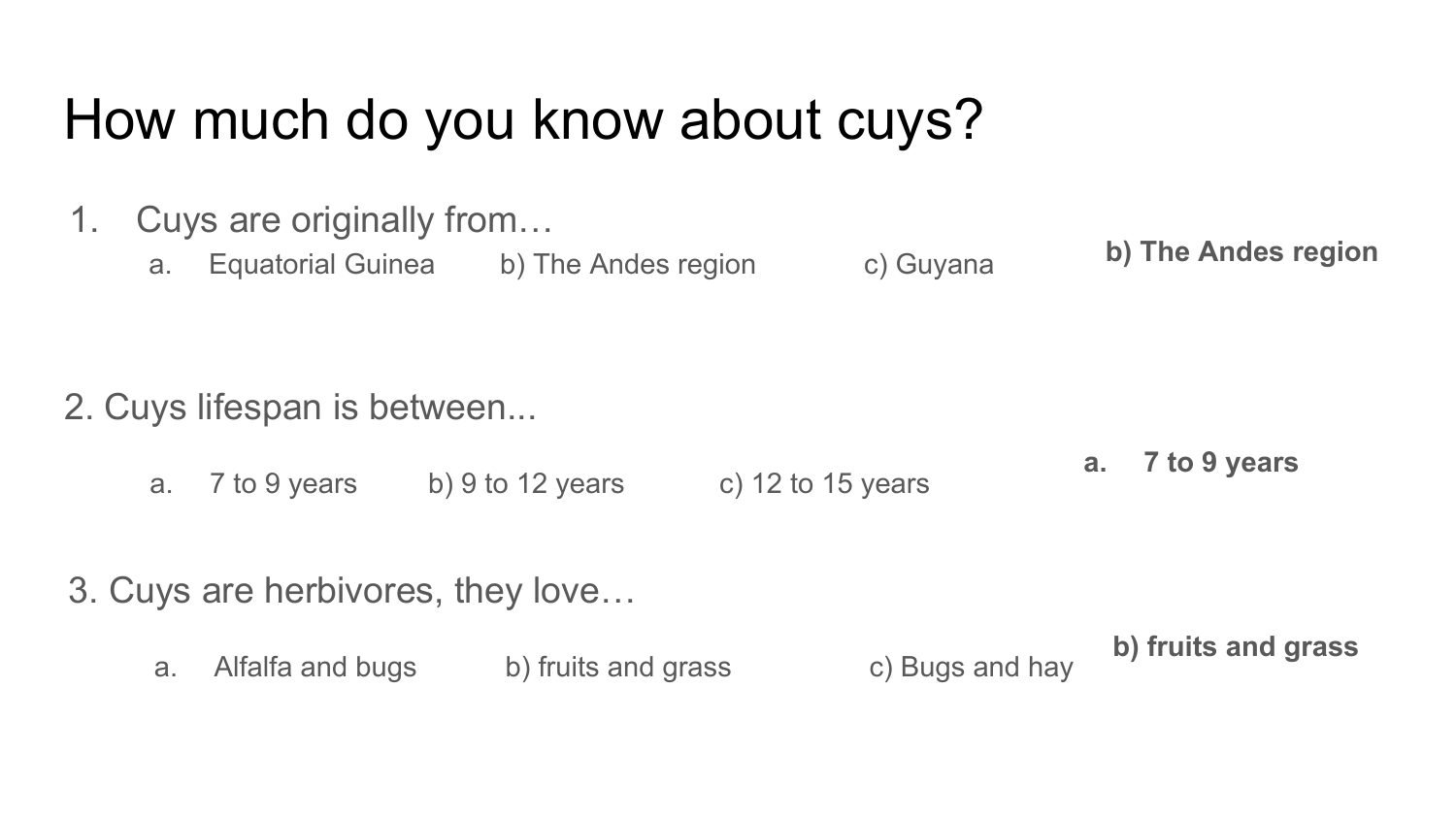# How much do you know about cuys?

- 4. Cuys begin having pups at… of age
	- a) Two months b) six months c) one year
- 5. Cuys' gestation period is about...
	- a. 30 days b) 50 days c) 70 days
- 6. Cuys' "popcorning" means...
	- a. They are angry b) they are convulsing b they are excited

**c) they are excited**

**a) Two months** 

**c) 70 days**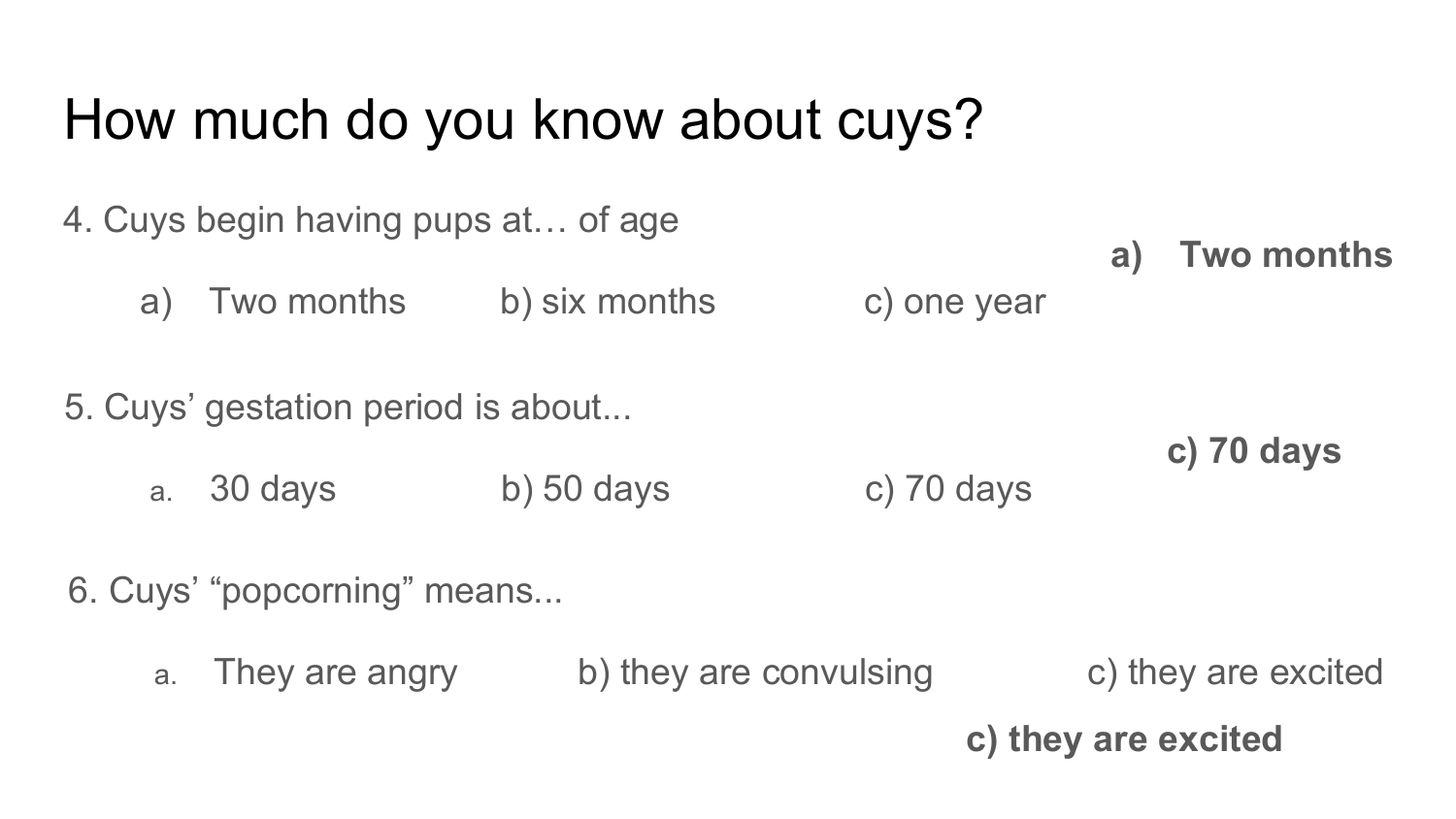# Cuy meat compared to others

|         | cuy  | chicken | beef | pork |
|---------|------|---------|------|------|
| Protein | 20 % | 18 %    | 17 % | 14 % |
| Fats    | 7.8% | 9.3%    | 21 % | 37 % |

What does it take to raise cuys?

Why would countries like China and Japan promote the consumption of cuys?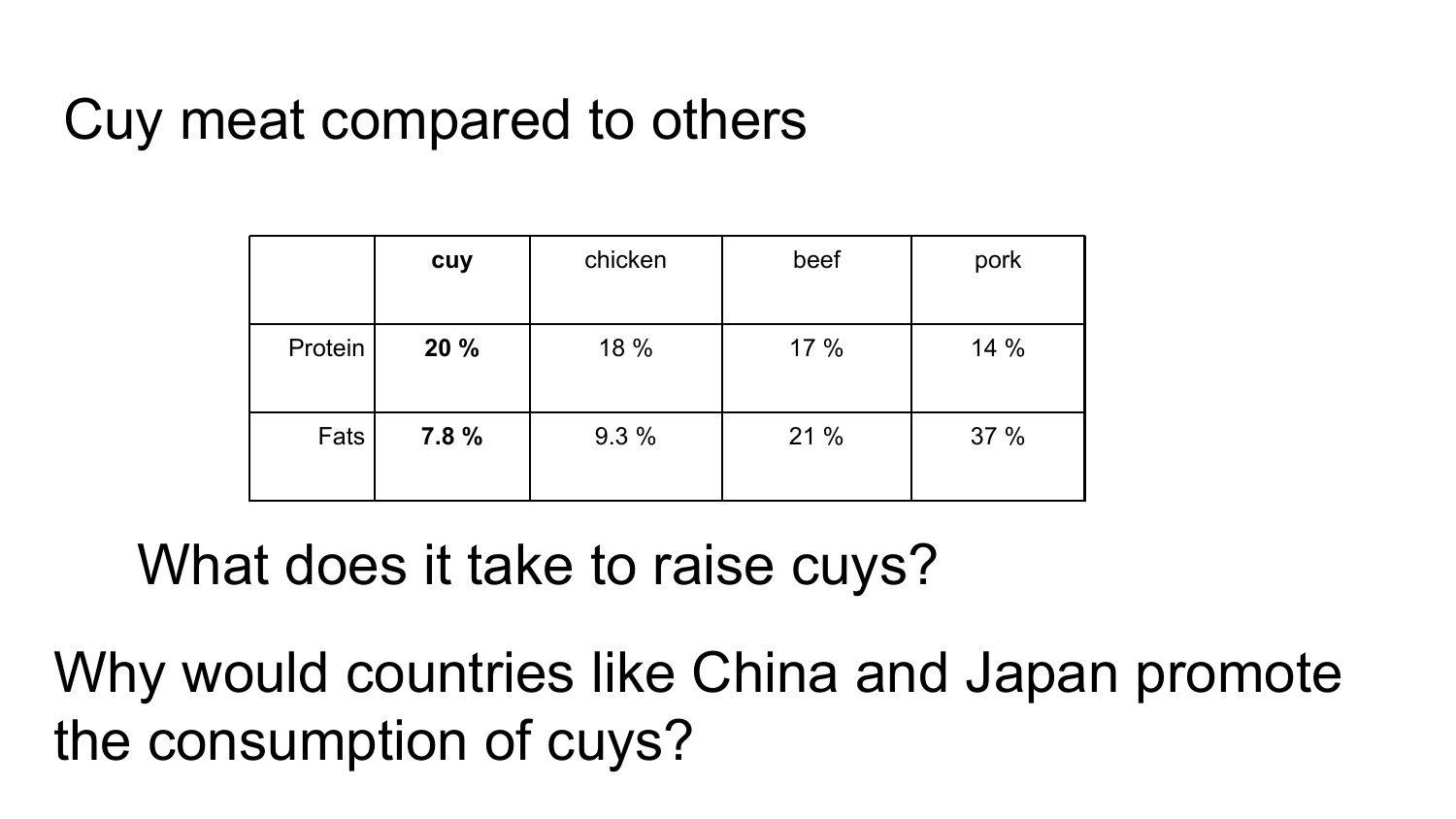# Think -Pair -Share

After watching the two short videos presented, think about how 'cuys' compare and contrast with any other animal in the American culture. Be prepared to share some specific examples.

What are two main roles of cuys in ancient lnca times and in modern indigenous communities?

How are cuys viewed in the Andes? What do they do with them? What is the view of most Americans? What is yours?

What are some animals we treat in the a similar way here in the U.S.?

Conclusion?

[Guinea Pigs in Ecuador](http://viewpure.com/6sx7wLIoPks?start=0&end=0) [Guinea Pigs in Perú](http://viewpure.com/l98aBSXYz7U?start=0&end=0)